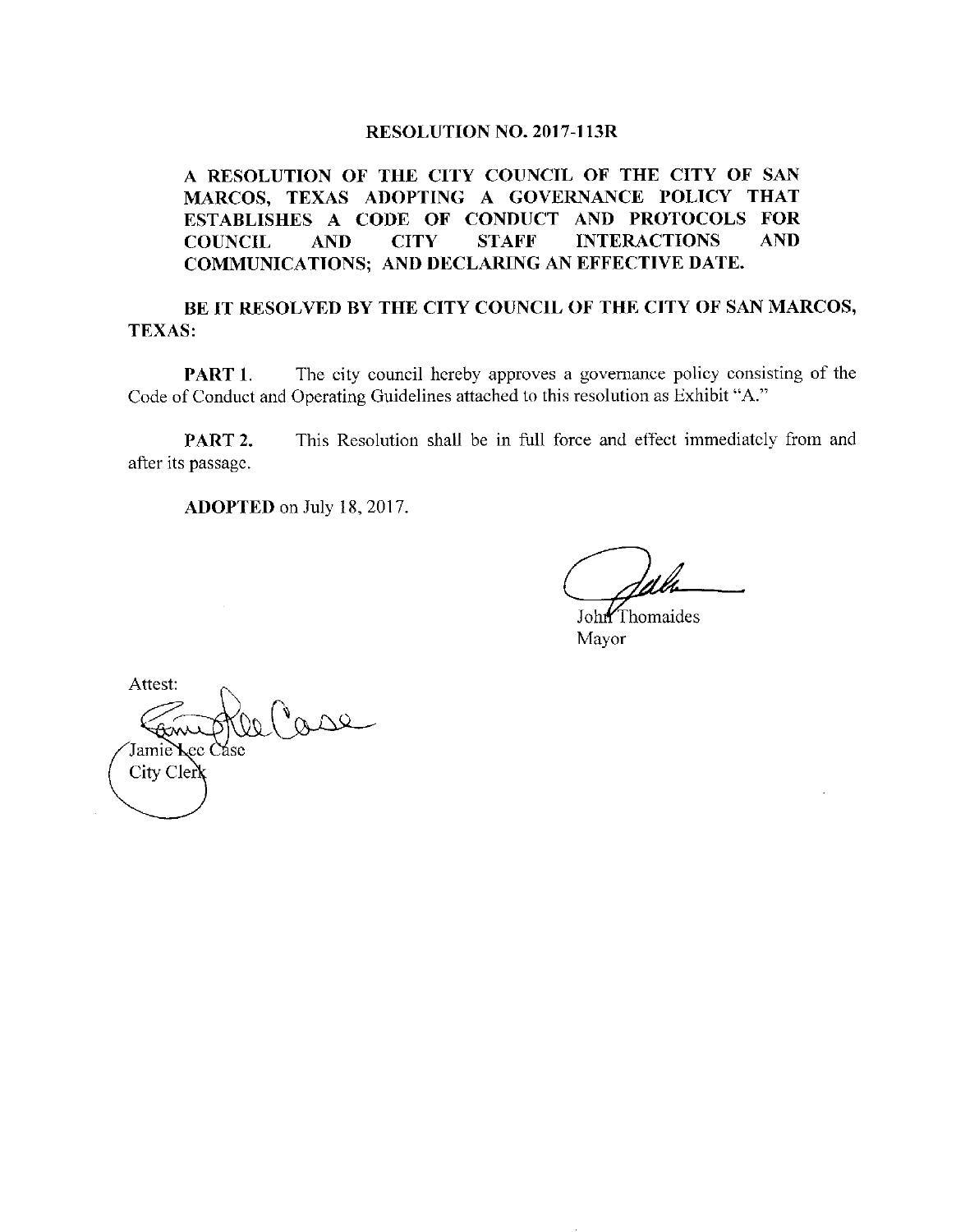## City of San Marcos Mayor and City Council House Rules: Code of Conduct

- 1. Focus on Governing (Policy Making), Not Administration.
- 2. Treat Everyone with Respect, No Personal Attacks on City Staff or Each Other.
- 3. Address the Present Issue and Let Each Item Stand On Its Own.
- 4. Be Brief and Concise, Focus Comments for Item under Consideration.
- 5. Support the Validity and Integrity of the Process Even When You Disagree with the Outcome.
- 6. Listen before Judging or Taking Action; do not Pre- Judge the Motives of your Fellow Council Members.
- 7. Wait for Recognition from the Mayor before Speaking.
- 8. Agree to Disagree, No Need to Over-Talk an Issue
- 9. City Council Directs as <sup>a</sup> Body. Be Clear on Directions, Follow Plans, and Support City Policies.
- 10. No Surprises— Share All Information Equally with Each Other and Staff.
- 11. All Communications will be directed to the City Manager and/or Assistant City Managers, City Attorney or City Clerk, as applicable.
- 12. The City Manager and the Mayor set Meeting Agendas. Two Council Members or the Mayor may place items on for discussion. The City Manager may place items on for action.
- 13. Questions on Agenda Items should be provided to City Manager prior to the meeting so responses can be provided in <sup>a</sup> timely manner.
- 14. Questions from the Dais should be directed to the City Manager.
- 15. The City Manager will provide both, alternatives and possible unintended consequences, on Items.
- 16. Enforce All the Rules.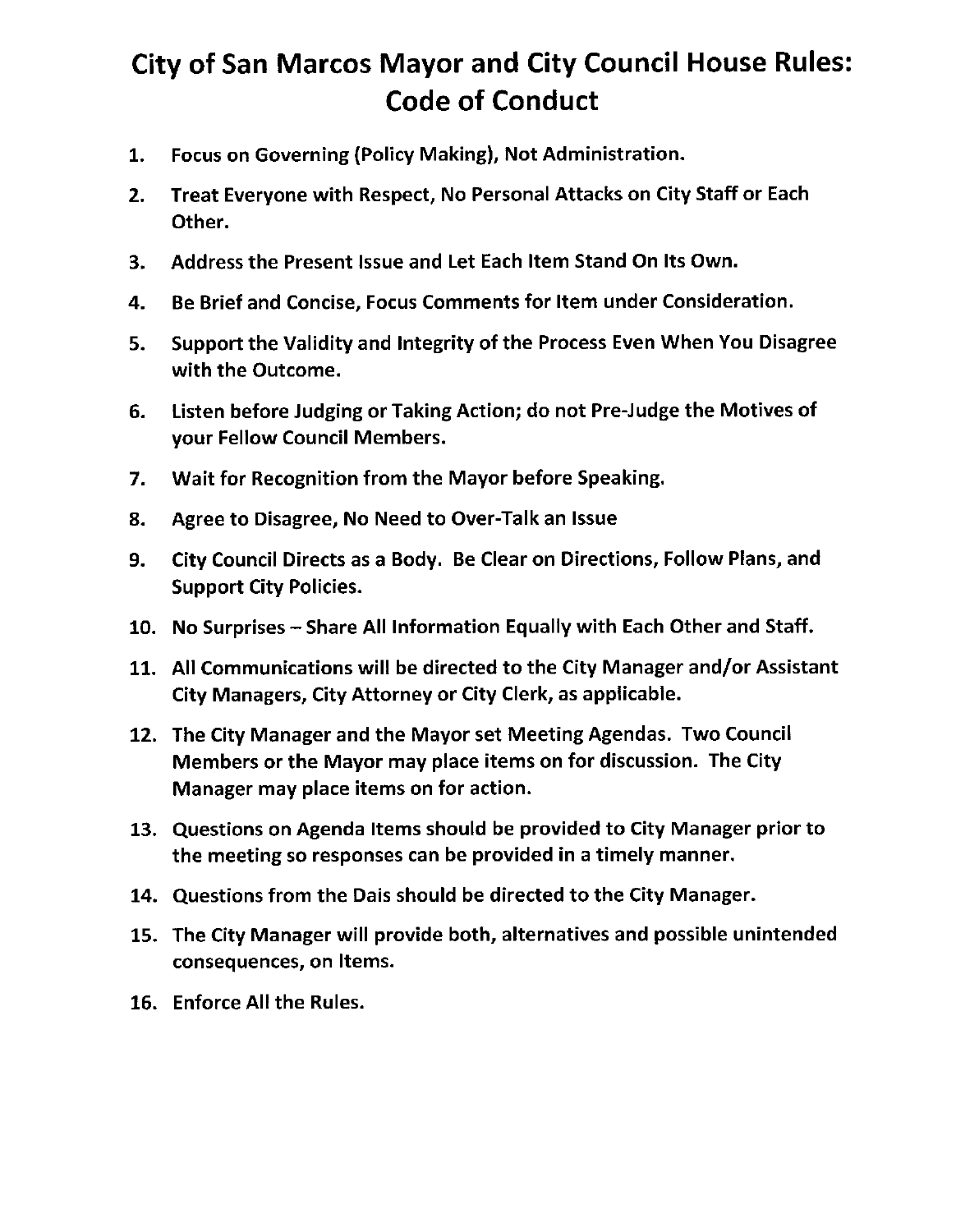| <b>Mayor and City Council Protocol</b> |                                                            |
|----------------------------------------|------------------------------------------------------------|
|                                        | <b>Operating Guidelines</b>                                |
| Protocol 1:                            | <b>Simple Information (Easily Available)</b>               |
| Contact:                               | City Manager, Assistant City Manager                       |
| Method:                                | Use Email or Phone                                         |
| Guideline:                             | <b>Give Clear Expectations</b>                             |
|                                        | <b>Outline Information Desired</b>                         |
|                                        | <b>State Your Timeframe</b>                                |
| <b>Protocol 2:</b>                     | Research a Topic                                           |
| Contact:                               | <b>City Manager, Assistant City Manager</b>                |
| Guideline:                             | Future Council Agenda Item for Direction to City Mgr.      |
| <b>Protocol 3:</b>                     | <b>Citizen Service Request</b>                             |
| A. First Contact                       |                                                            |
|                                        | <b>Advise City Manager of the Request</b>                  |
|                                        | Council Member Notified of City's Action                   |
|                                        | Inform Citizen the Request has been forwarded              |
|                                        | Information on the Response Goes to All Council            |
| <b>B.</b> Unsatisfactory Contact       |                                                            |
|                                        | <b>Contact City Manager</b>                                |
|                                        | Information: Contact with Background on Issue              |
|                                        | If You Know the Answer, Inform the Citizen                 |
| <b>Protocol 4:</b>                     | <b>Council Meeting Agenda</b>                              |
| Contact:                               | City Manager, Assistant City Manager                       |
| Method:                                | <b>Email or Phone</b>                                      |
|                                        | Guideline: Questions on Agenda Items should be provided to |
|                                        | City Manager prior to the meeting so responses can be      |
|                                        | provided in a timely manner.                               |
| Result:                                | City Manager or designee will share questions and          |
|                                        | answers with Council.                                      |
|                                        | For Discussion Items to be placed on the Agenda it         |
|                                        | requires two Council Members or the Mayor.                 |